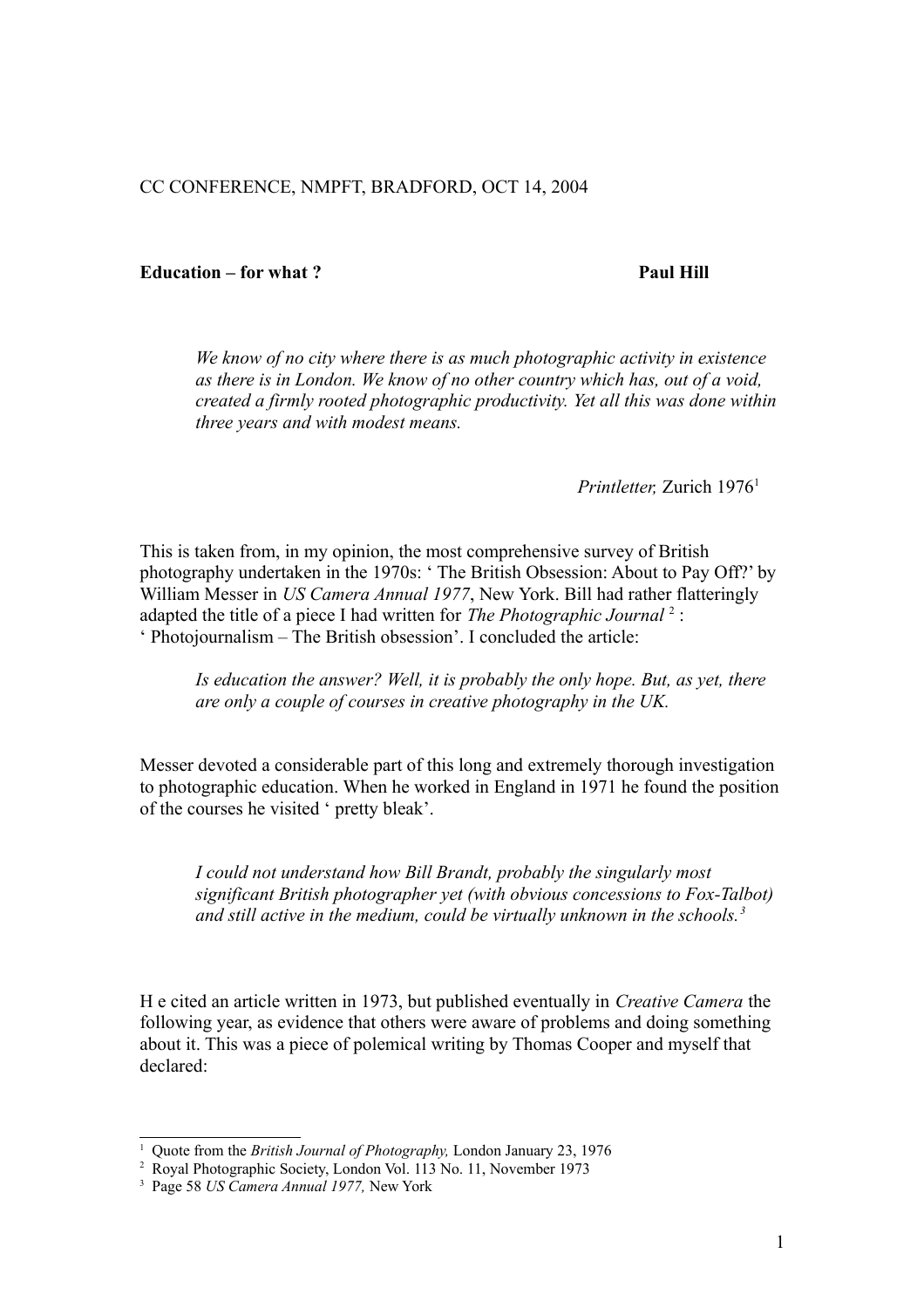*For the last half a century we seem to have been enduring –with a few notable exceptions – a photographic Dark Age. And, as with most unedifying situations, a large part of the blame must lie with those who are supposed to educate us.[4](#page-1-0)*

The article that Tom and I wrote was illustrated by our students' work and highlighted the primacy of the image, rather than theory or purely commercial applications, as the underpinning philosophy of our teaching at Trent Polytechnic, Nottingham. As well as illustrating the projects we set our students, these published photographs demonstrated the importance we placed on disseminating the work of emerging talents. Our teaching was student-centred and concentrated, in many of the assignments, on self reflection – a novel concept in those days when student assignments were meant to mirror applied practices only.

Courses were then validated by professional bodies, and their appropriateness and structures were policed by government inspectors, known as HMIs, who were very suspicious of self expression, experimentation, and anything that deviated from the functional and utilitarian use of the medium. The curriculum encouraged students to explore the ideas and issues that most directly affected them and to subvert the clichés that inhabit the compartments that custom and practice assumes the medium must conform to. The techniques, equipment and materials of photography were the servants, not the masters. Although I would add here that we placed a great deal of emphasis on good craftsmanship which some observers thought of as almost fetishistic. Students were proud when they produced a fine print, but their concern for quality and tonal aestheticism should never become overly precious or pretentious.

*.... if the students is told that a photograph is purely 'a window on the world', he is being sold short, as it is only the beginning.[5](#page-1-1)*

Taking our lead from what Beaumont Newhall had written in his *History of Photography* (New York 1964) we suggested in our piece that photographic students should be acquainted with four major concerns: *the straight, the formalistic, the documentary, and the equivalent.* We concluded:

*To attain any sort of fulfilment or inner growth, teachers and students must together have a passion for photography and an obsessive desire to realise their personal truths. Should photographic education in Britain meet the challenge .... a renaissance might then be said to be emerging.[6](#page-1-2)*

.

<span id="page-1-0"></span><sup>4</sup> *Creative Camera,* London No. 123, September 1974

<span id="page-1-1"></span><sup>5</sup> ibid.

<span id="page-1-2"></span><sup>6</sup> ibid.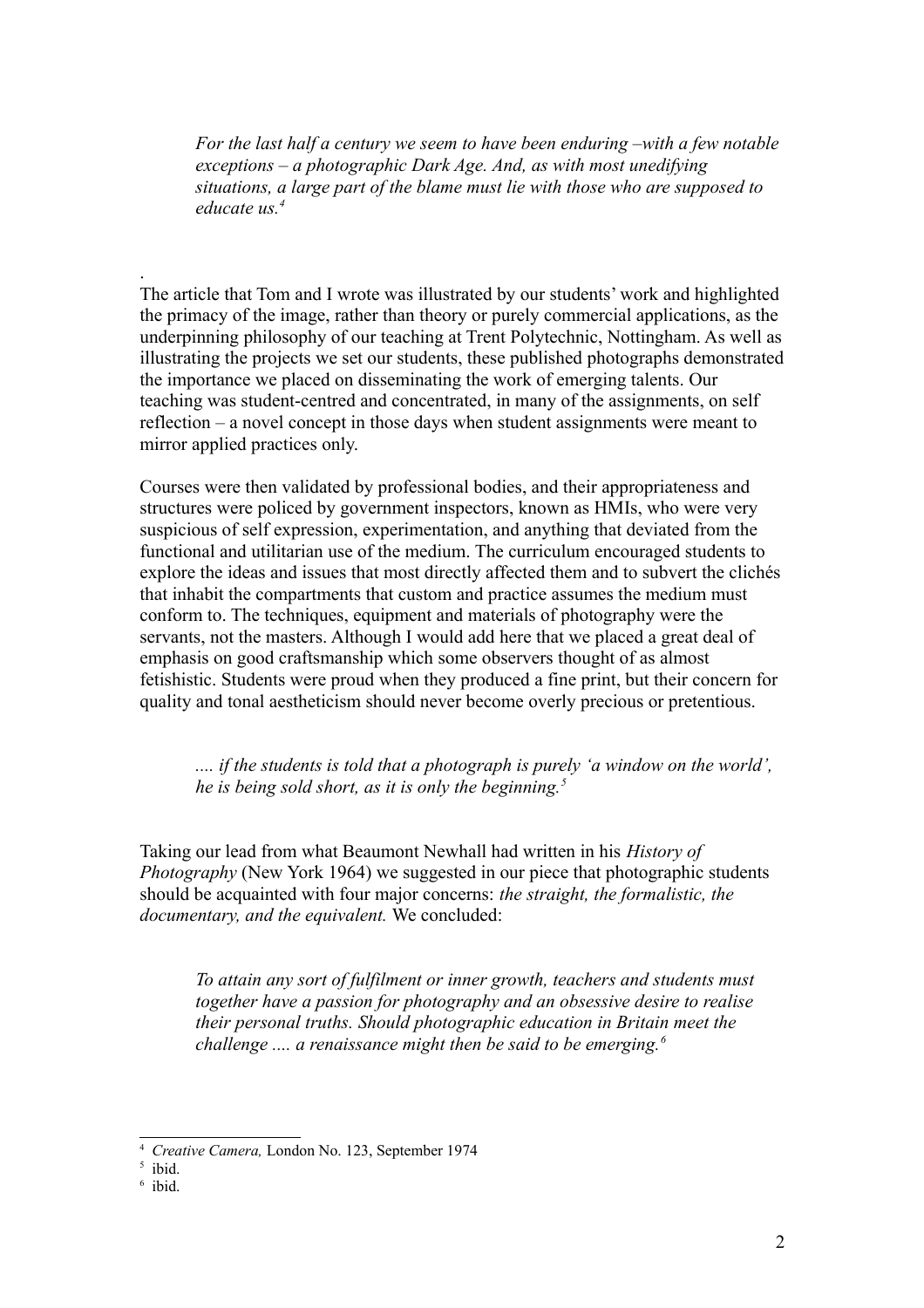In 1976 a well-respected, tri-lingual magazine, *Camera,* based in Switzerland, commissioned me to reflect on the state of British photography. My 'hook' was a recent statement (I think it was in a women's magazine) by Lord Snowdon. He remarked in an interview:

*Clicking a shutter doesn't require talent the way holding a brush does. We're not artists. Photography is a job like accountancy. You wouldn't buy an accountant's ledger would you?[7](#page-2-0)*

I felt that such ignorant comments from the Queen's brother-in-law could challenge 'a seeming renaissance in the art of photography'*[8](#page-2-1)* in this country because of his eminence in those days. Education was the focus of my piece.

 *Department of Education (officials) – if their past record is anything to go by – have appeared to regard photography as a medium solely to be used in the service of commercial ends.... Photography for its own sake? You must be joking![9](#page-2-2)*

I also went on to state that the history of photography was a neglected subject on courses who were not serving

*the new generation of students....only too aware of the artistic potential of the medium through the pioneering efforts of magazines like 'Creative Camera' and 'Album'(now defunct), the Institute of Contemporary Arts, The Photographers' Gallery, the Arts Council of Great Britain and so on. Courses have got to cater for these young people[10](#page-2-3)*

I advocated that we should attempt to:

- *1. banish the mystique of photographic mechanics and theories;*
- *2. destroy crass commercialism with its transitory fads and fashions;*
- *3. eradicate the idea that specialist courses also function as employment bureaux for industry.[11](#page-2-4)*

<span id="page-2-0"></span><sup>&</sup>lt;sup>7</sup> 'Apropos Great Britain' *Camera* (Lucerne) 55<sup>th</sup> year No. 8, August 1976

<span id="page-2-1"></span><sup>8</sup> ibid.

<span id="page-2-2"></span><sup>9</sup> ibid

<span id="page-2-3"></span> $10$  ibid

<span id="page-2-4"></span> $11$  ibid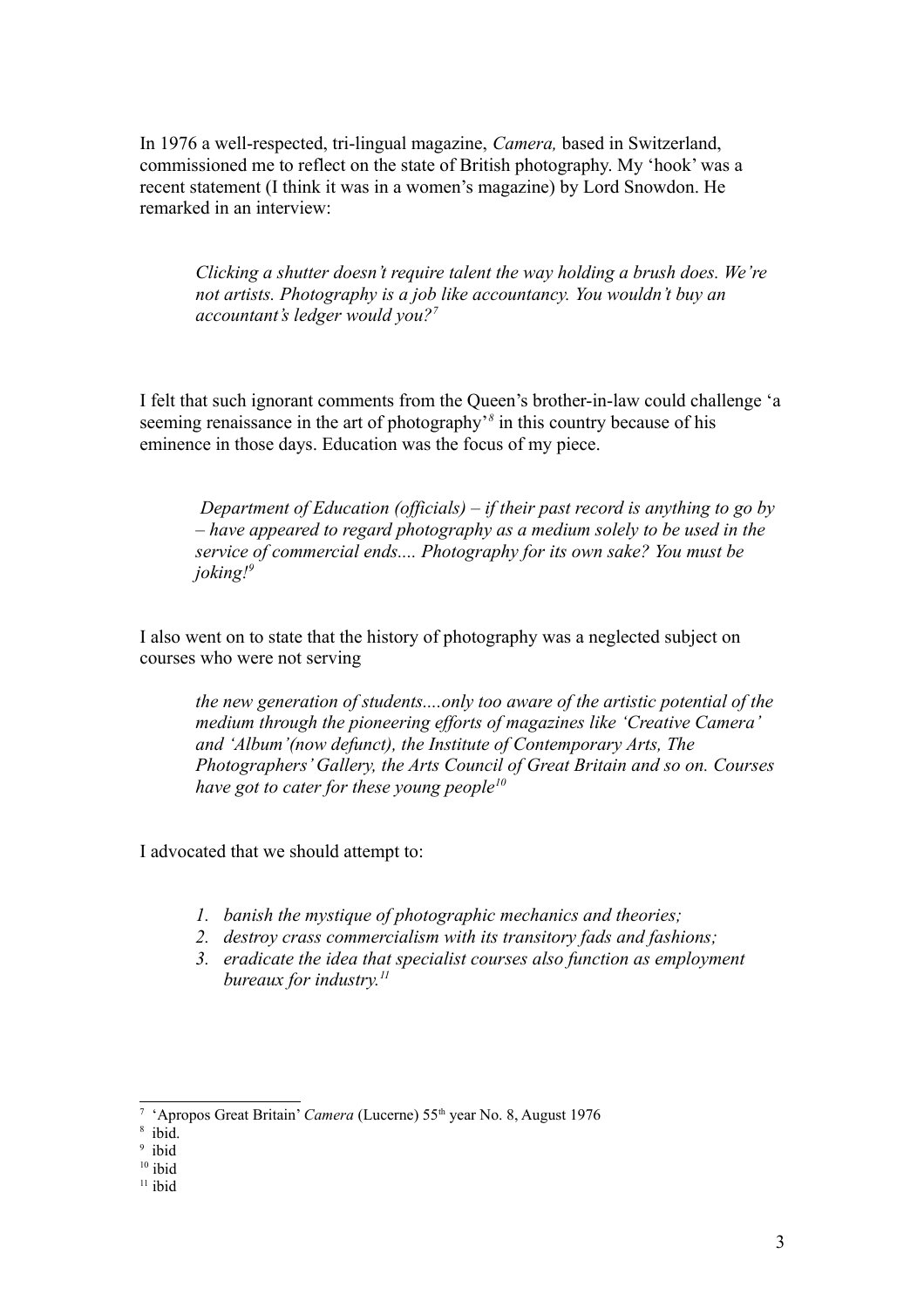Coming into teaching after 10 years a self-employed and, as is obvious from the above, a self-opinionated photographer, I was dismayed by the

*mock assignments given by play-acting Madison Avenue types and the archaic, unimaginative projects designed by retarded craft guilds[12](#page-3-0)*

The only immediate reaction I received came from David Bailey, a man I had (have) never met, but who had felt so affected by my somewhat intemperate article that he had to call and congratulate me 'on telling it as it really is'. To say I was surprised, even flabbergasted by the call would be an understatement. What happened next was equally surprising and unexpected. One college head of photography was so incensed by what he had read in the Swiss magazine that he wrote a response to it, not in *Camera,* but in the *British Journal of Photography,* which obviously had to print the original offending piece. This guaranteed it a wider audience – and I pocketed an extra repro. fee !

It was written by a supremely accomplished and successful photographer, Walter Nurnberg, who had run the photography department at Guildford School of Art in the 1960s. His predecessor, B.Ifor Thomas, was an inspiring teacher who taught many well-known practitioners of the period and must be mentioned in any forum discussing British photographic education. Nurnberg responded thus:

*I do not believe that one can allow a wholesale slander of British photographic education system and performance ..... to go unchallenged[13](#page-3-1)*

As well as castigating me for attacking Lord Snowdon and the various commercial hands that had fed me, he argued that students

*can (now) choose from a fair number of good and valid courses to suit their personalities and aspirations .... (but Hill's) impassioned clarion call ..... would lead students into the cuckooland of wishful thinking and self delusion[14](#page-3-2)*

I wrote a defence (BJP 12 November 1976) that lead to 10 weeks of articles and letters on photographic education in the Journal. The subject had moved up the agenda and seemed to be the main topic of debate in serious photographic circles for quite a while thereafter. It might be as well to mention here that at that time there were only around six examination-exempt three year long full-time photography courses in England and because they were validated by what is now the Institute of British

<span id="page-3-0"></span> $12$  ibid

<span id="page-3-1"></span><sup>13</sup> 'Apropos Great Britain: A response' *British Journal of Photography*, London 5 November 1976

<span id="page-3-2"></span><sup>14</sup> ibid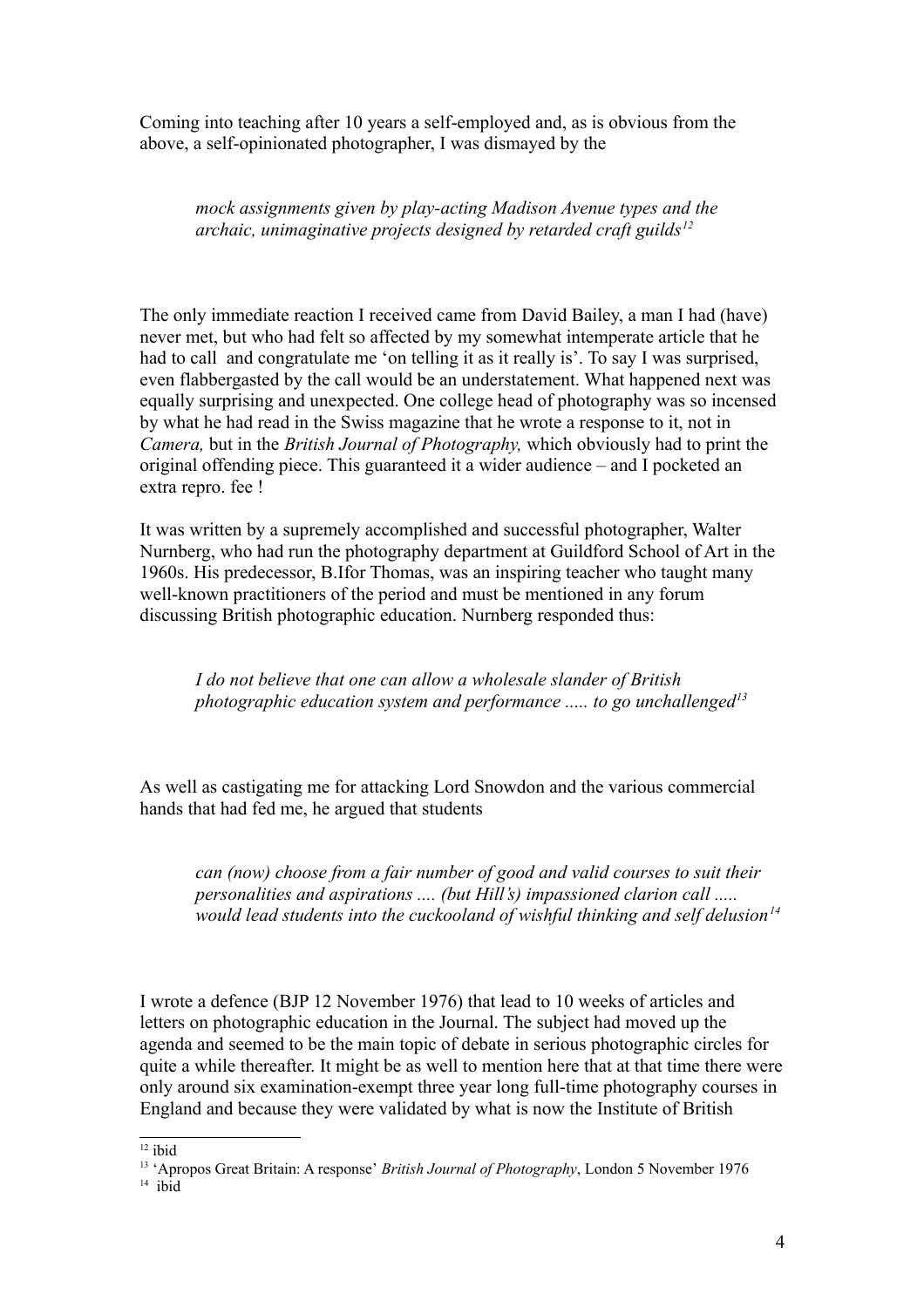Photographers they had to have a vocational, industry-biased curriculum. As I recall they were based at Trent Polytechnic, Nottingham/Derby College of Art and Technology (where I taught), London College of Printing, Polytechnic of Central London (formerly Regents Street Poly), Harrow College of Technology and Art, West Surrey College of Art, Farnham (successor to the Guildford course already mentioned), and Manchester Polytechnic. By the late 1970s only the Manchester and PCL courses had been awarded degree status.

The Trent/Derby course, which started in 1973, emerged from the well-known Derby School of Photography programme run in the 1960s by Jack Tait, and later by Bill Gaskins. Gaskins moved to Nottingham to take over the joint course that was cobbled together as the only way an advanced programme could be sanctioned in the East Midlands by the DOE. Education was then pretty centralised, which insured that a tight control was kept on regional, as well as national provision, which, of course, was paid for through taxation. But 'approved' photography courses were reasonably well off with no fees to pay, LEA grants, and all materials paid for by the state. The Oil Crisis of the mid 1970s, however, put pay to those fiscally relaxed days.

Bill Gaskins was an important character in the development of vital initiatives at that time, including being chairman of the first Arts Council photography committee. The ACGB's role in art education is another talk, but I will touch on it a bit later. Gaskins was awarded a Kodak Scholarship to fund a study trip to the USA in 1971 and as a result of what he learned, and the contacts he made, a vision of an art-based, academically rigorous course at Trent Polytechnic emerged. Bill Jay became responsible for teaching the history of photography. Bill Jay and I had worked together on the *Telegraph Magazine* in the late 60s and I became slightly involved with the wonderful *Album* magazine and the embryonic Photographers' Gallery (8, Great Newport Street, London) through him. Bill recommended me to Gaskins who took me on to teach social documentation part-time in 1972. I became a full-time lecturer in 1974. Bill G. left for Sheffield Polytechnic that year and I later took over as course leader in 1976.

The Trent/Derby course was always over-subscribed and particularly popular with overseas students, particularly those from Scandinavia, because of its art and experimental bias. The inspiration may have come from certain successful models in the USA, like the University of New Mexico (Trent employed three UNM alumni – John Mulvany, Thomas Joshua Cooper, and Chris Sieberling – in the 70s), because the American education system regarded photography as an important academic subject that was studied in art departments of universities not in glazed brick cellars off graphic design studios or forensic labs. Other courses as well ours were attempting to deal with these new influences and directions and the Society of Photographic Education decided to run a Summer School that addressed 'a great and unprecedented increase in the use of photography within the Fine Art area'. It noted also in its journal *Spectrum* (Summer 1974) that 'teachers of photography should be aware of this and be making adequate preparations for their involvement with such courses'. I had been asked, via Gaskins, to organise this summer school at Trent Polytechnic. The editor of the SPE journal, however, also reported in that issue that although early bookings were good, the response from teachers of photography in further and higher education was poor.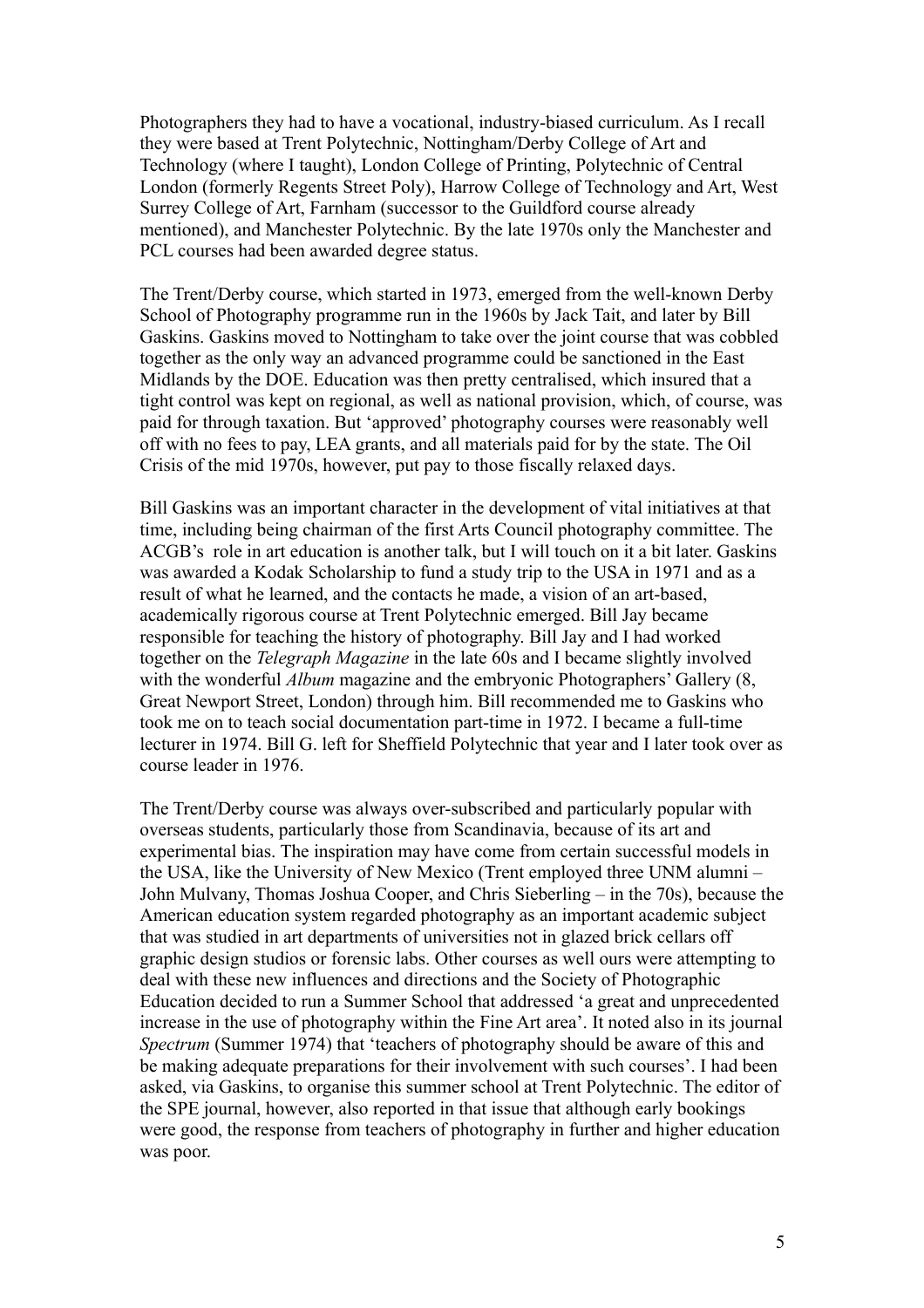The two-week school was headed by David Hurn of Magnum, who was developing an exciting new course in documentary photography at Newport College of Art in South Wales (I had got to know David through his friendship with Bill Jay and his interest in our new Creative Photography course at Trent) and Peter Schlessinger, the director of Apeiron Workshops, New York and an assistant editor at *Aperture* magazine. There were contributions from Thomas Cooper, Raymond Moore, Gilles Perres and many more. It was a real workshop with a high level of production and feedback that explored different approaches to the creative use of photography and those teachers that did attend went away with new and inspiring ideas to be incorporated into their courses.

 Another organisation, Cooptic, which sought to represent *independent photographers* also entered the debate that winter as part of their 'Camera Obscured?' seminars (January – March 1975) organised jointly with the Half Moon Gallery, London.

It might be useful at this point to try and define 'independent photography'. For me, it is when the maker controls the production and the ideas without the need for undue compromise, whether the work is self-financed or supported by grants or sponsorship. We are all aware that the outlets are, by and large, controlled by others who may have different, and sometimes conflicting agendas to those of the makers, but it is the practical and conceptual independence that is the key.

The second Cooptic seminar was called 'Photography on the Curriculum – the purpose of Photographic Education'. It was an open forum that discussed photography teachers' 'own evaluation of current standards....the paths they would like to see pursued and their role in shaping the future direction of photography'. The most memorable thing I remember about those seminars was the minuteness of the Half Moon Theatre in the East End and that a bucket, placed to collect the drips from a leaking roof, became our major focus.

Through participating in various gatherings – and organising events like the SPE Summer School – it was very obvious to me that there was an emerging, and distinctly British photographic culture. Influenced heavily, of course, by what was happening in America, but nonetheless unique as evidenced by its appreciation of formative traditions, social responsibility, political awareness and, because we are British after all, the importance of humour, irony and cynicism. This culture was not London-centric either. Allan Porter of *Camera* wrote that it was ' unusual to find such an important new sub-center of the world of photographic education and individual photographers when I visited the Midlands of England'*[15](#page-5-0)* .

It was, however, difficult to implement certain ' alternative' ideas into the curriculum because of the centralisation of course development that I mentioned earlier. I wanted something more akin to the intense, but extremely productive environment of the workshops we ran at the summer school during my time at Trent Polytechnic. To try and replicate this I took small groups of my students to my home in the Derbyshire Peak District where they ate, slept and drank photography for two or three days. Initiatives like this, together with the commitment of my teaching colleagues and, above all the students, brought recognition to our Creative Photography course. As

<span id="page-5-0"></span><sup>15</sup> 'Apropos Great Britain' *Camera* Lucerne August 1976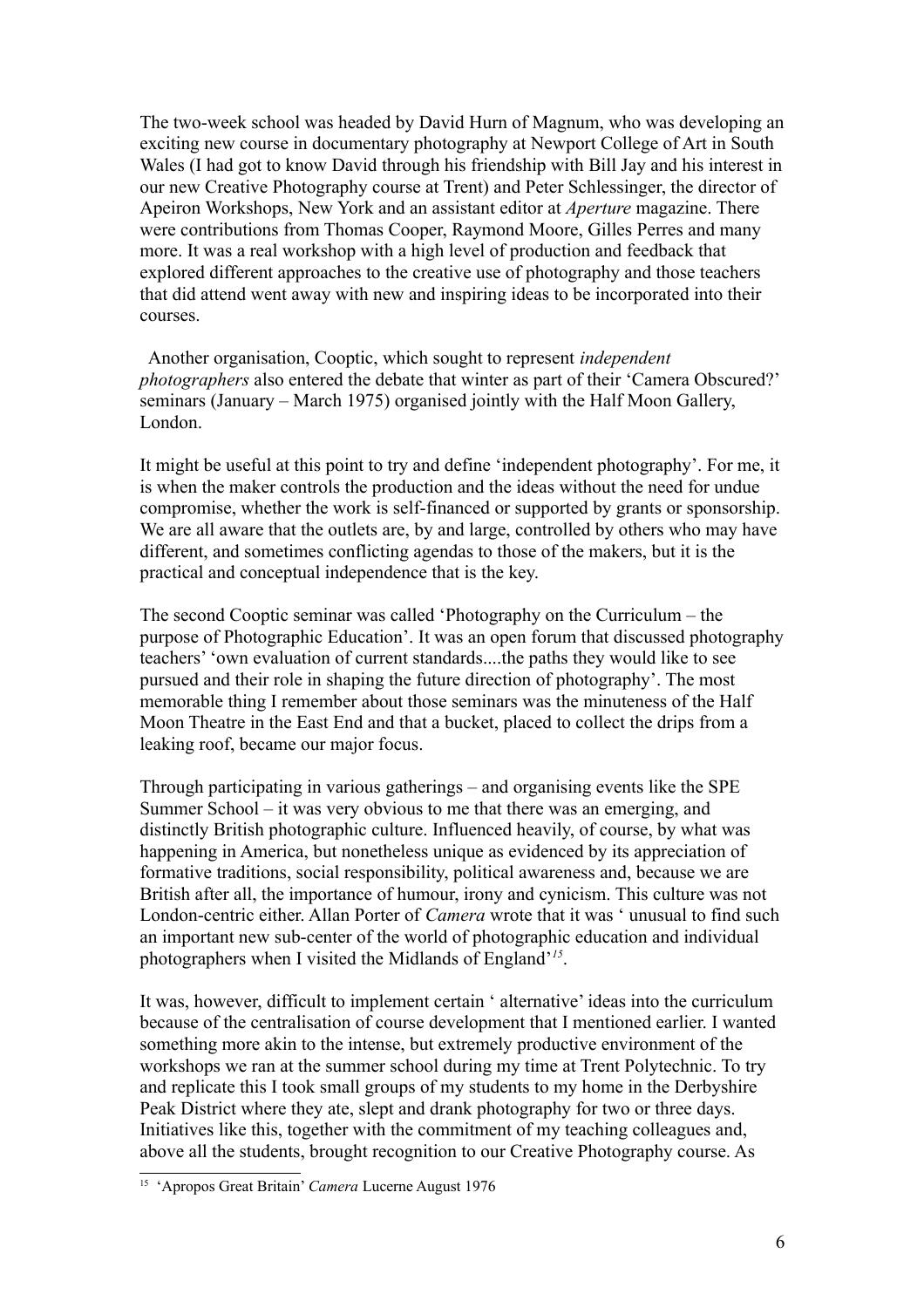photographer and critic, Gerry Badger wrote of the Trent/Derby Diploma exhibition in 1976:

*The standard of the work ..... is as high as I have seen in a student show ..... the best work showed a maturity which made it difficult to believe that it was the work of students[16](#page-6-0) .*

The informal energy of the workshop teaching I had participated in and the attractive location of my home in the rural village of Bradbourne, which is on the edge of a national park, made me think that it might be worth trying to see if these alternative learning ideas would work with a wider photographic constituency. So in April 1976, my wife, Angela and I organised our first Photographers' Place workshop, which was led by a very experienced and charismatic workshop teacher, Ralph Gibson from America, and my equally charismatic colleague, Tom Cooper. The workshop was a great success, but little did Angela and I think that it would a major focus of our lives for the next 20 years!

The late Valerie Lloyd attended that first workshop and wrote:

*Without exception people left feeling highly charged and with their own vision clarified, directed and strong.[17](#page-6-1)*

Although I taught on the workshops I thought of myself as a ringmaster bringing major figures in the field to a wide range of practitioners from hard-nosed professionals to relative novices just starting their love affair with the medium. In the 70s we invited photographers like Charles Harbutt, Aaron Siskind, Paul Caponigro, Lewis Baltz, Trent/Derby colleagues Raymond Moore and John Blakemore to lead workshops and among those attending as students were Fay Godwin, Paul Graham, Richard Sadler, Roger Taylor, Andy Earl, Debbie Baker, Peter Goldfield , Ken Baird, painters Harold Riley and Brian Clark, and many others who were themselves asked later to run workshops in Bradbourne.

Much later Bill Bishop wrote in the book *Realising Personal Truths*:

*The Photographers' Place had a tremendous effect in inspiring and encouraging a large number of photographers pursuing their own personal work.....[18](#page-6-2)*

There was a lot of 'alternative' photographic activity going on in 1976. In London the Half Moon Photography Workshops were set up with an agenda and environment very different to our own. In their excellent magazine *Camerawork* they laid out their aims, which included:

<span id="page-6-0"></span><sup>&</sup>lt;sup>16</sup> British Journal of Photography, London 27 August 1976 page 727

<span id="page-6-1"></span><sup>&</sup>lt;sup>17</sup> 'A Point of Departure' *British Journal of Photography*, London 28 May 1976 Page 458

<span id="page-6-2"></span><sup>&</sup>lt;sup>18</sup> Inscape, London 1997 Page 66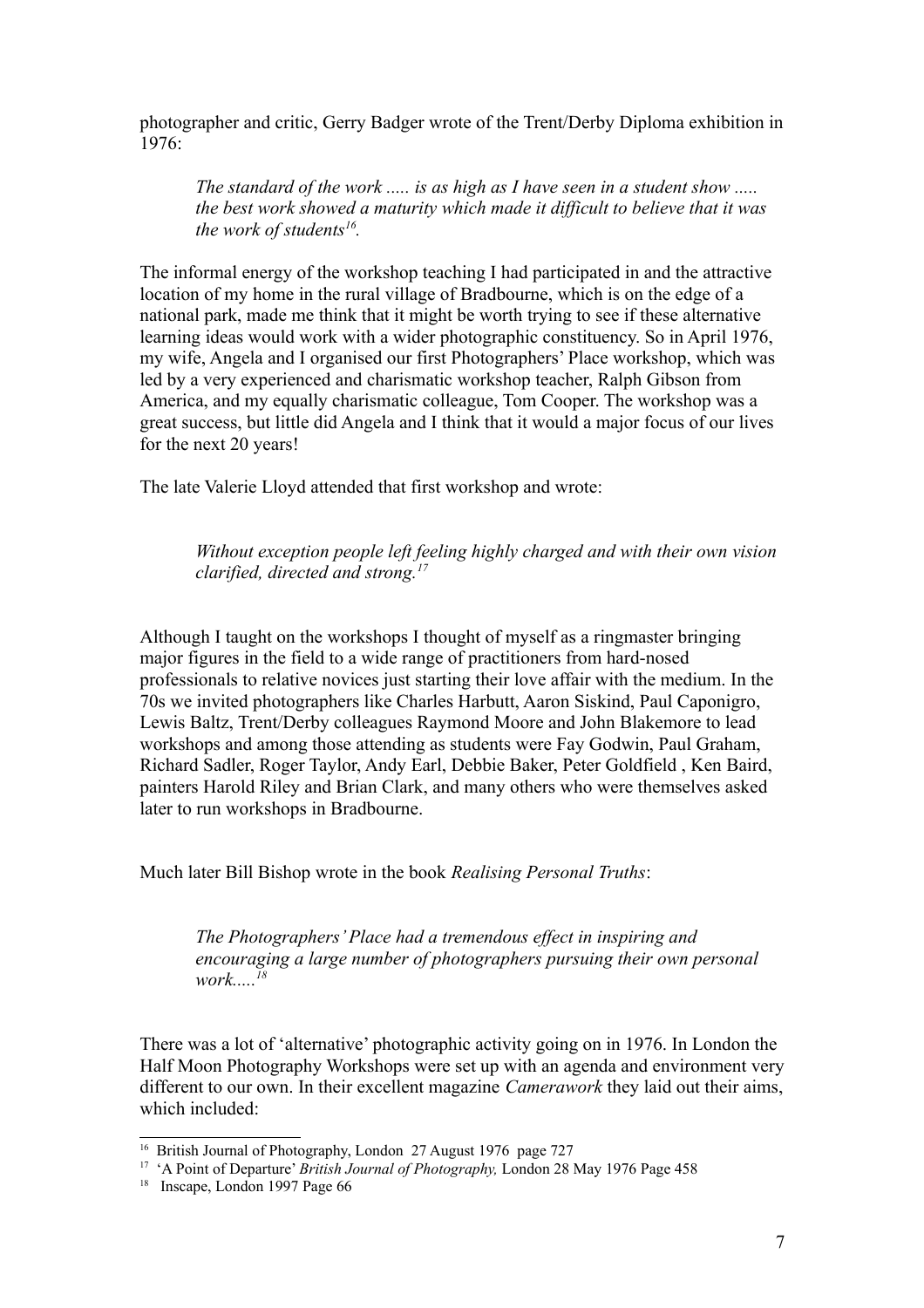*... using photography to help community activists and to record local history and events with special emphasis on the family album as a valuable social document...to initiate group discussions on the social uses for photography... to convene workshops for the interchange of ideas between photographers[19](#page-7-0)*

Despite its overtly Socialist ethos they did see the merits of teaching:

*fine printmaking, archival processing and fine craft practice, particularly in the use of the Zone System[20](#page-7-1)*

In the same issue of *Camerawork* there was an important article by Victor Burgin, who was a colleague of mine at Trent Polytechnic earlier in the 70s. He worked in the Fine Art Department - so we rarely saw each other- but was now a senior lecturer at the Polytechnic of Central London. It was entitled ' Art, Common Sense and Photography' and was for many an articulate pointer towards his attitude to photography. His teaching on the photographic course at PCL was underpinned by Marxist theory, semiotics and cultural studies. This programme offered a theoretical and practical alternative to the socially concerned documentary tradition followed at Newport and the largely aesthetically driven, introspective approach at Trent/Derby.

*The politically 'Left' photographer wants to help correct society's false picture of its actual conditions of existence, to raise such questions as: Why this practice? What does it mean? What interests does it serve?[21](#page-7-2)*

He went on to highlight a paradox there was in *seeking to penetrate appearances with an instrument designed specifically to record appearances and appearances alone.[22](#page-7-3)* My colleagues and I at Trent/Derby felt he may have been gunning for us when he concluded that photographers who pursue the Fine Art route or who thought that *transcendental 'essences' protects the product against practical interrogation* were like *people rowing out to join a sinking ship[23](#page-7-4)*

It is important to mention the educational role performed earlier by the ICA Photographic Study Centre in London which, through its slide library, library and darkroom, seminars and lecture programme in 1971/72, provided an oasis for photographers hungry for information and inspiration. Started by Bill Jay, it sadly closed within a year and its resources moved down the road to the recently opened Photographers' Gallery, which, under the energetic directorship of Sue Davies, who had also worked at the ICA, was becoming the main focal point of British photography.

<span id="page-7-0"></span><sup>19</sup> *Camerawork* No. 3, July 1976

<span id="page-7-1"></span> $20$  ibid

<span id="page-7-2"></span> $21$  ibid

<span id="page-7-3"></span> $22$  ibid

<span id="page-7-4"></span> $23$  ibid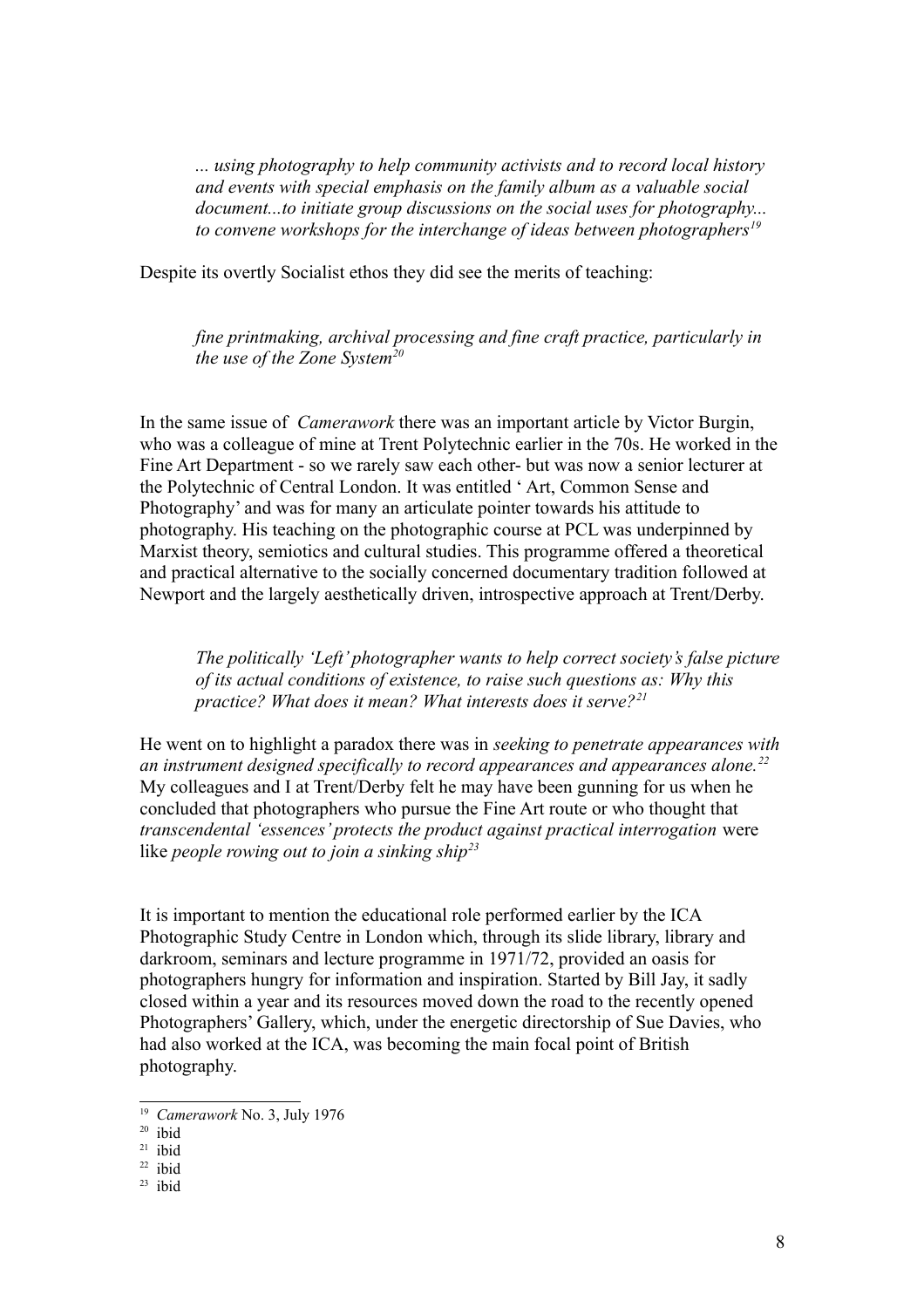Although I have attempted to give some coherence and logic to this overview of the development of photographic education in the 1970s, as I saw it, there does remain a question mark hanging over my research. Why did certain attitudes and directions emerge at that time and what is the period's legacy? It was obvious that photographic practices during this period had become more self-conscious with its practitioners becoming overtly concerned with metaphysics, art theory, community politics, fine art, cultural studies,and alternative life-styles and philosophies. It seemed for many that there was a stark choice: Marxism or Transcendental Meditation, donkey jackets or kaftans, black or saffron.

My own speculative theory is that this period was subconsciously affected by an insidious climate of fear at the end of the 60s and the beginning of the 70s brought about by the anti-immigration speeches of Enoch Powell and his disciples, the rise of the National Front, increasing industrial anarchy, and the terrorist atrocities in Northern Ireland and here on the mainland. Once informed debate and democracy are replaced by violent force and murder by minorities or the state then I'm off to the woods and hills. Photographers will always identify with particular causes. Some hope their images will affect social and political change whilst others believe that more individual self- reflection could, in the long term, reduce conflict and bring about social harmony.

After the optimism of the 1960s the brutalising environment of the 70s made retreat the preferred option for many. How could a better, less fractured society be created? Many, like me, thought that education was pivotal. That was why I became a teacher – it certainly wasn't for the money! Thankfully British photography and photographic education flowered during the latter half of the decade and established its own eclectic identity and vibrant culture.

A quote from a review in the American magazine *Artscibe* of the exhibition *Three Perspectives on Photography ,*which was curated by Angela Kelly, John Tagg and myself – all teachers – and held at the Hayward Gallery, London (June/July 1979) may confirm this. The show was the last hurrah of the Arts Council's photography committee (it was in fact as *sub*-committee of the Art Panel), which had been far too pro-active in the 1970s for the effete of 105, Picadilly*[24](#page-8-0)* and was disbanded as a result.

*Compared with John Szarkowski's Mirrors and Windows at the Museum of Modern Art, New York last year there was an air of freedom and confidence (in Three Perspectives on Photography) instead of a mere assertion of quality and a few hand-me-down critical terms; this was a sensible attempt at a comprehensive overview of photographic theory[25](#page-8-1)*

And to show how seriously we were being taken *Screen Education* (No. 31, Summer 1979) devoted an extensive article that deconstructed the exhibition with long words and even longer footnotes!

<span id="page-8-0"></span><sup>&</sup>lt;sup>24</sup> Then the London HQ of the Arts Council of Great Britain

<span id="page-8-1"></span><sup>25</sup> *Artscribe* , New York Summer 1979